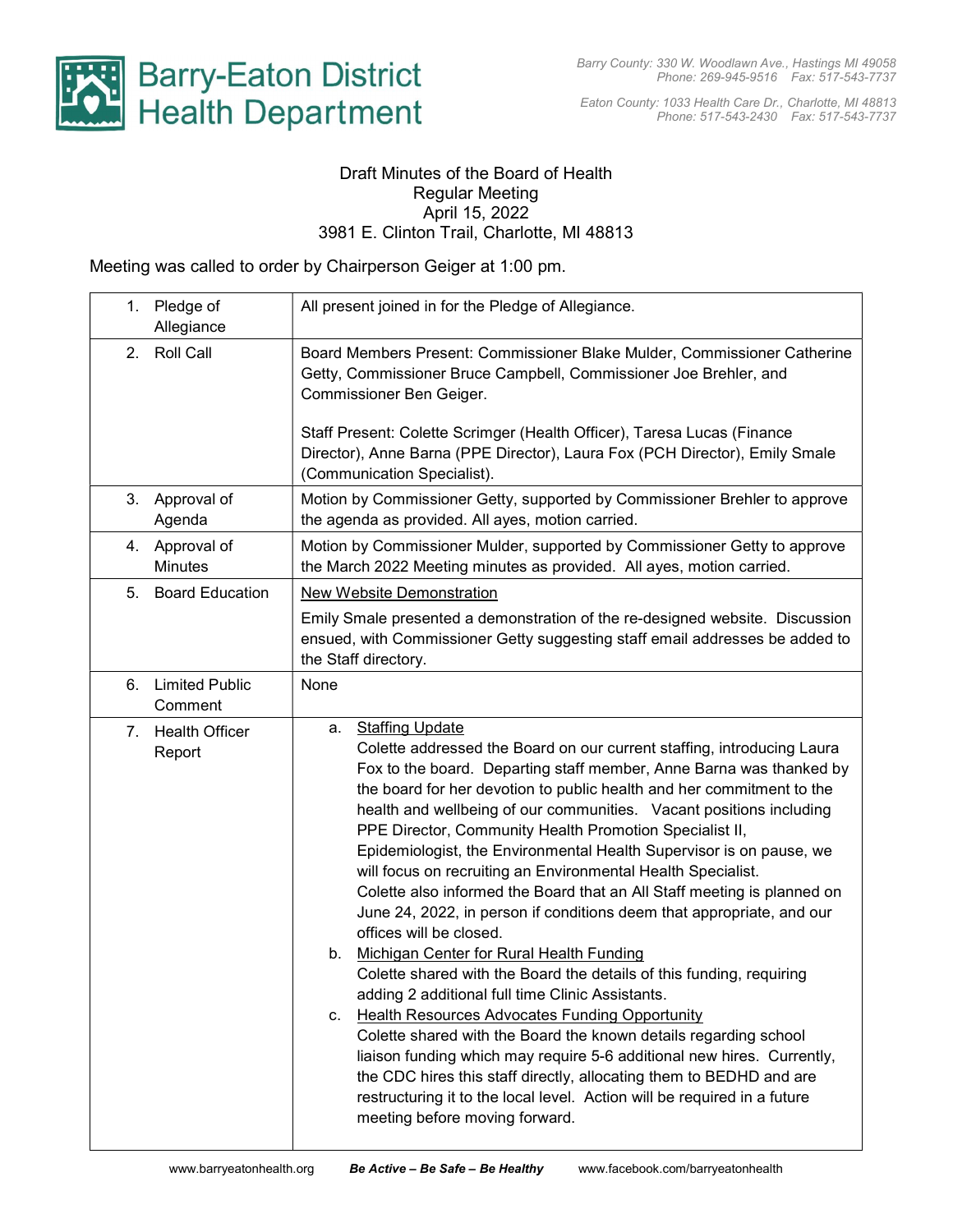| 8. Finance/Personnel<br>Committee | Approval of Monthly Revenue and Expenditures Report<br>а.<br>Motion by Commissioner Mulder, supported by Commissioner Getty to                |  |  |  |  |
|-----------------------------------|-----------------------------------------------------------------------------------------------------------------------------------------------|--|--|--|--|
|                                   | approve the monthly revenue and expenditures report for February                                                                              |  |  |  |  |
|                                   | 2022 as presented. Roll call vote: Getty - YES, Campbell - YES,                                                                               |  |  |  |  |
|                                   | Brehler - YES, Geiger - YES, Mulder - YES. Motion carried.                                                                                    |  |  |  |  |
|                                   | b. Approval of Payables                                                                                                                       |  |  |  |  |
|                                   | Motion by Commissioner Getty, supported by Commissioner Brehler to                                                                            |  |  |  |  |
|                                   | approve the February 2022 payables in the amount of \$233,826.29 Roll                                                                         |  |  |  |  |
|                                   | call vote: Geiger - YES, Brehler - YES, Campbell - YES, Getty - YES,                                                                          |  |  |  |  |
|                                   | Mulder - YES. Motion carried.                                                                                                                 |  |  |  |  |
|                                   | c. Approval of 2.0 FTE Clinic Assistant positions                                                                                             |  |  |  |  |
|                                   | Motion by Commissioner Mulder, supported by Commissioner Brehler                                                                              |  |  |  |  |
|                                   | to add 1.0 FTE Clinic Assistant positions to the budget to be funded                                                                          |  |  |  |  |
|                                   | through the Michigan Center for Rural Health funding. Roll call vote:                                                                         |  |  |  |  |
|                                   | Geiger - YES, Brehler - YES, Campbell - YES, Getty - YES, Mulder -                                                                            |  |  |  |  |
|                                   | YES. Motion carried.                                                                                                                          |  |  |  |  |
| 9.<br><b>Old Business</b>         | <b>Enterprise Fleet Services Proposal</b><br>a.                                                                                               |  |  |  |  |
|                                   | Commissioner Brehler presented the results of the Sub-Committee's                                                                             |  |  |  |  |
|                                   | findings. Motion by Commissioner Campbell, supported by                                                                                       |  |  |  |  |
|                                   | Commissioner Brehler to authorize Colette Scrimger to execute                                                                                 |  |  |  |  |
|                                   | contracts with Enterprise Fleet Management for the leasing and                                                                                |  |  |  |  |
|                                   | maintenance of 19 vehicles for use by staff business activities. Roll call<br>vote: Geiger - YES, Brehler - YES, Campbell - YES, Getty - YES, |  |  |  |  |
|                                   | Mulder - YES. Motion carried.                                                                                                                 |  |  |  |  |
|                                   | <b>NONE</b>                                                                                                                                   |  |  |  |  |
| 10. Correspondence                |                                                                                                                                               |  |  |  |  |
| 11. Limited Public                | <b>NONE</b>                                                                                                                                   |  |  |  |  |
| Comment                           |                                                                                                                                               |  |  |  |  |
| 12. Board Member                  | Commissioner Campbell appreciated working with Brehler and Scrimger on the                                                                    |  |  |  |  |
| Comments                          | Enterprise Fleet sub-committee.                                                                                                               |  |  |  |  |
|                                   | Commissioners Mulder and Getty provided an update regarding their                                                                             |  |  |  |  |
|                                   | assignment to the Leadership Training sub-committee.                                                                                          |  |  |  |  |
|                                   | Commissioner Brehler discussed the May BOH Meeting.                                                                                           |  |  |  |  |
|                                   | Commissioner Geiger discussed the changes that have occurred for the                                                                          |  |  |  |  |
|                                   | organization and appreciates the good heart and soul of our staff.                                                                            |  |  |  |  |
| 13. Adjournment                   | The Chair adjourned the meeting at 1:42pm.                                                                                                    |  |  |  |  |

Ben Geiger, Chair\_\_\_\_\_\_\_\_\_\_\_\_\_\_\_\_\_\_\_\_\_\_\_\_\_\_\_Colette Scrimger, Health Officer\_\_\_\_\_\_\_\_\_\_\_\_\_\_\_\_\_\_\_\_\_\_\_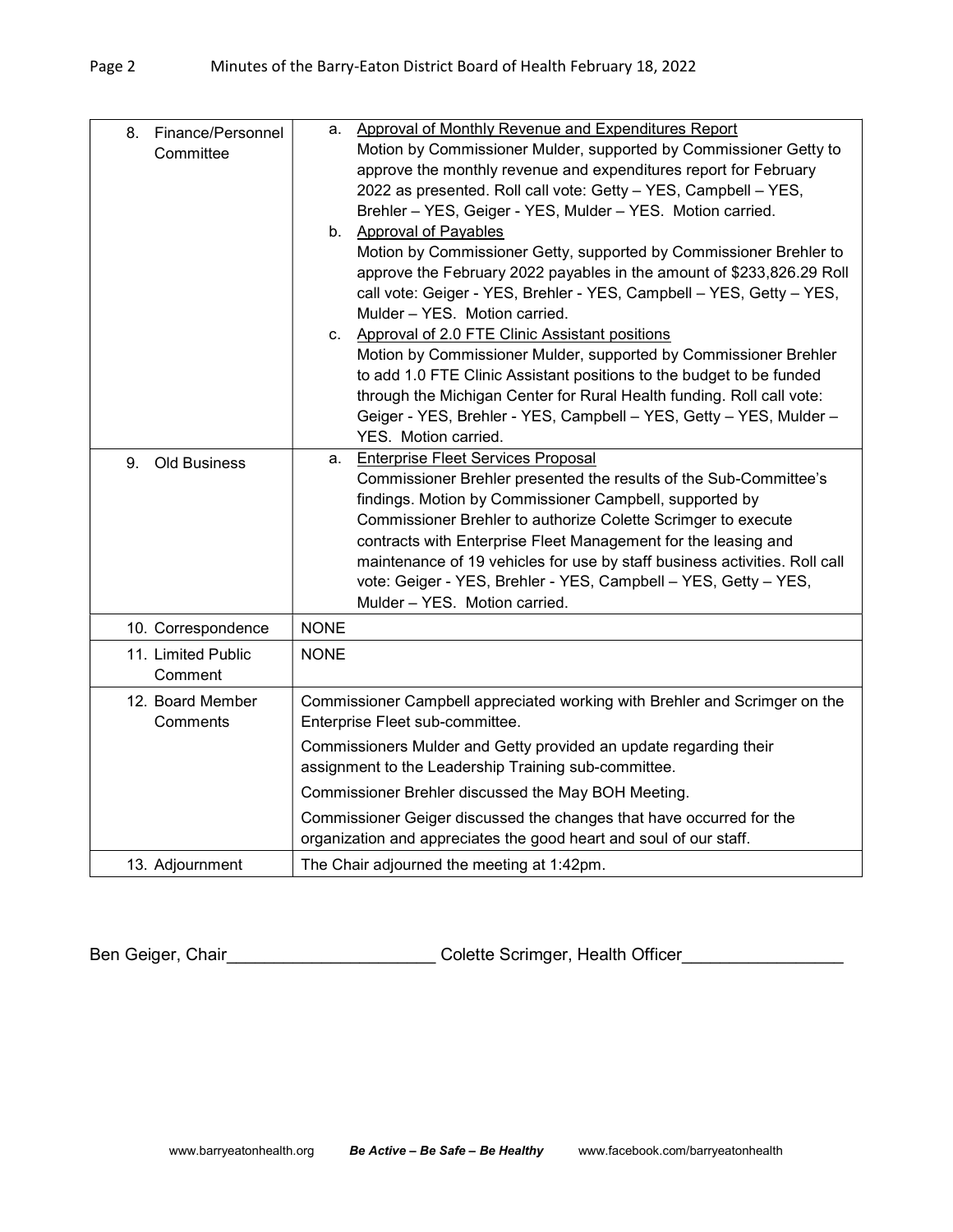

Eaton County: 1033 Health Care Dr., Charlotte, MI 48813 Phone: 517-543-2430 Fax: 517-543-7737

## Draft Minutes of the Finance/Personnel Committee

## Barry-Eaton District Health Department April 15, 2022 3981 E. Clinton Trail, Charlotte, MI 48813

Meeting was called to order by Chairperson Geiger at 12:30pm

| Commissioner Mulder, Commissioner Getty were in attendance along with staff Colette Scrimger and |  |  |  |
|--------------------------------------------------------------------------------------------------|--|--|--|
| Taresa Lucas.                                                                                    |  |  |  |

| 1.             | Approval of             | Commissioner Mulder moved to approve the agenda as printed, Commissioner          |
|----------------|-------------------------|-----------------------------------------------------------------------------------|
|                | Agenda                  | Getty supported. Motion carried.                                                  |
| 2.             | Approval of             | Commissioner Getty moved to approve the minutes from the March 2022               |
|                | <b>Minutes</b>          | meeting as printed, Commissioner Mulder supported. Motion carried.                |
| 3 <sub>1</sub> | <b>Limited Public</b>   |                                                                                   |
|                | Comment                 | <b>NONE</b>                                                                       |
|                |                         |                                                                                   |
| 4.             | Approval of             | Taresa Lucas presented the monthly revenue and expenditures report for            |
|                | <b>Monthly Revenue</b>  | February 2022. Commissioner Getty moved to bring the monthly revenue and          |
|                | and Expenditures        | expenditures report to the full board for approval, Commissioner Geiger           |
|                | Report                  | supported. Motion carried.                                                        |
| 5.             | Approval of             | Taresa Lucas presented the February 2022 monthly payables in the amount of        |
|                | Payables                | \$233,826.29. Commissioner Getty moved to bring the monthly payables to the       |
|                |                         | full board for approval, Commissioner Mulder supported. Motion carried.           |
| 6.             | Approval of 2.0         | Colette Scrimger proposed presenting the addition of 2 full-time Clinic Assistant |
|                | <b>FTE Clinic</b>       | positions for the Michigan Centers for Rural Health grant. Discussion ensued.     |
|                | Assistant               | Commissioner Mulder moved to bring to full board, Commissioner Getty              |
|                |                         | supported. Motion carried.                                                        |
| 7.             | Update $-$              | Colette Scrimger updated the committee that due to recent staffing changes the    |
|                | <b>Quarterly Budget</b> | quarterly amendments will be delayed.                                             |
|                | Amendments              |                                                                                   |
| 8.             | Update - Clinic         | Colette Scrimger updated the committee regarding the Eaton Clinic remodeling      |
|                | Remodel                 | project. Discussion ensued.                                                       |
| 9.             | Adjournment             | Meeting was adjourned by Chairperson Geiger at 12:49pm.                           |